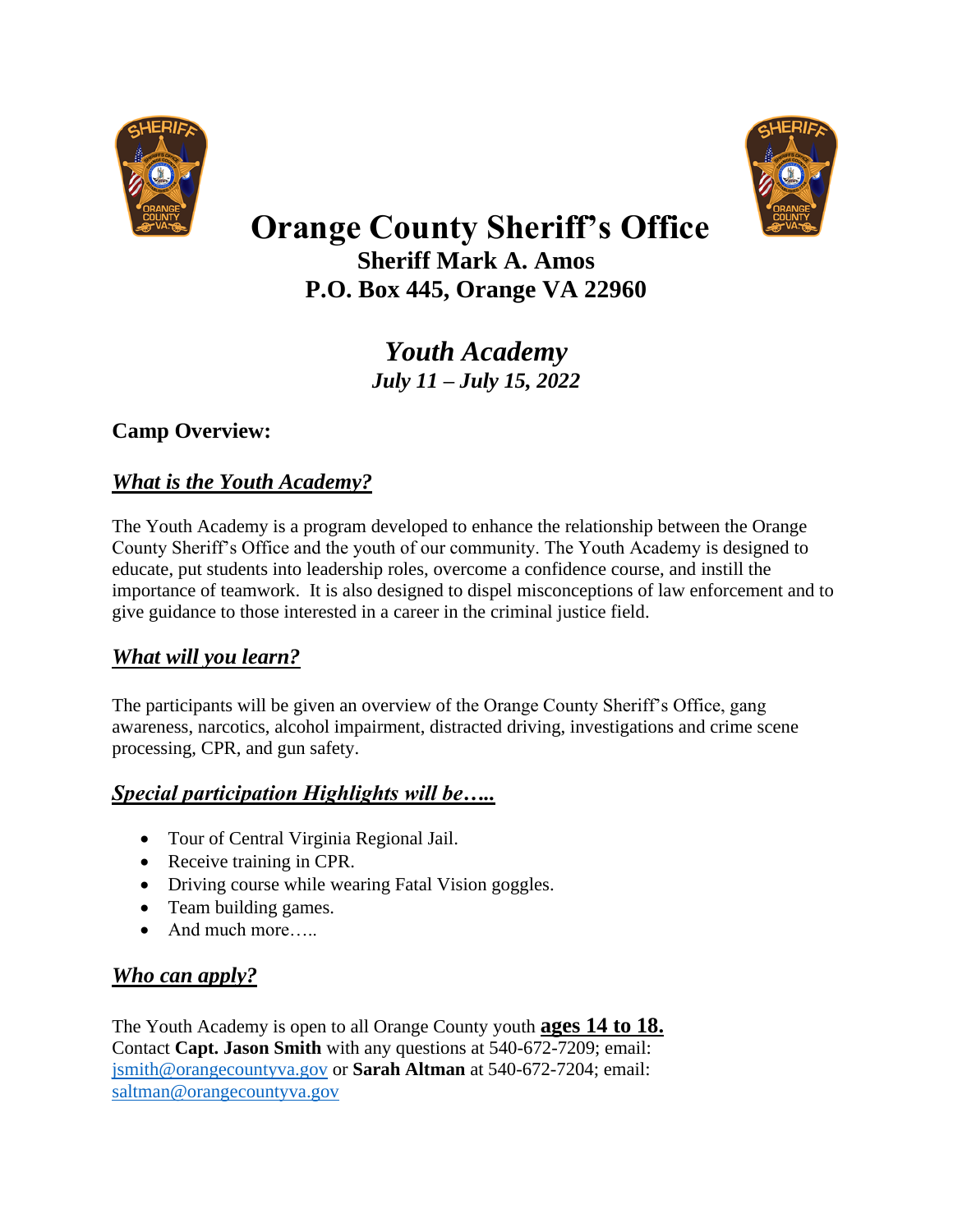



## **Orange County Sheriff's Office Sheriff Mark A. Amos**

**P.O. Box 445, Orange VA 22960**

*Youth Academy July 11 – July 15, 2022*

### Application:

*The information requested in this application will be used to determine the suitability of the applicant for this program. Orange County Sheriff's Office may not accept applicants that have been or are currently under court order for a criminal offense. Please complete in entirety.* 

| First         | Middle        |      | Last         | Nickname |
|---------------|---------------|------|--------------|----------|
|               |               |      |              |          |
| <b>Street</b> |               | City | <i>State</i> | Zip      |
|               |               |      |              |          |
|               | <b>Street</b> | City | State        | Zip      |
|               |               |      |              |          |
|               |               |      |              |          |
|               |               |      |              |          |
|               |               |      |              |          |
|               |               |      |              |          |
|               |               |      |              |          |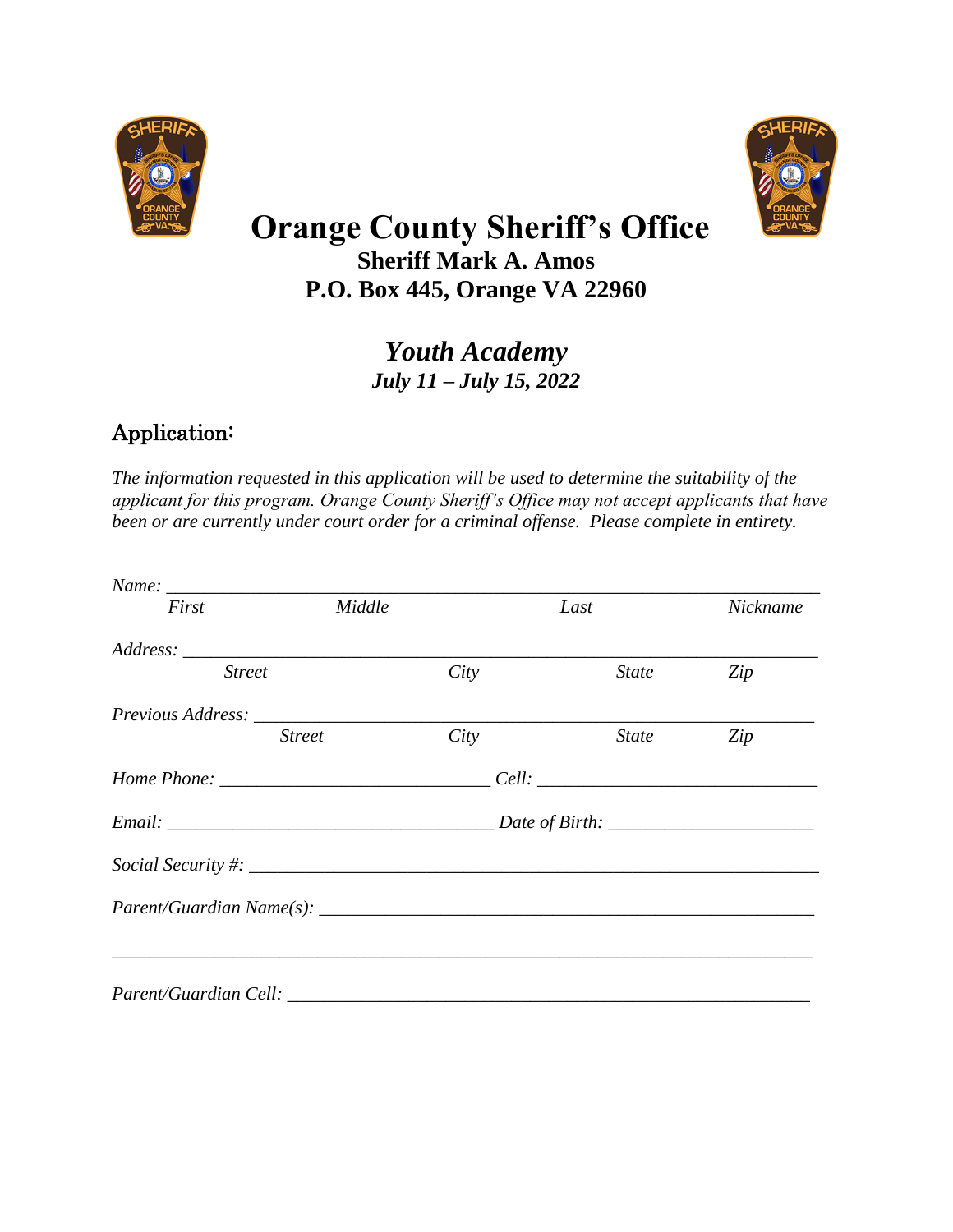|      |              | Have you ever been arrested or charged with an offense? Any school disciplinary<br>issues? If so, explain: example and the set of the set of the set of the set of the set of the set of the set o<br><u> 1989 - Johann Harry Harry Harry Harry Harry Harry Harry Harry Harry Harry Harry Harry Harry Harry Harry Harry</u> |       |
|------|--------------|-----------------------------------------------------------------------------------------------------------------------------------------------------------------------------------------------------------------------------------------------------------------------------------------------------------------------------|-------|
|      |              |                                                                                                                                                                                                                                                                                                                             |       |
|      |              |                                                                                                                                                                                                                                                                                                                             |       |
| Name | Relationship | Phone                                                                                                                                                                                                                                                                                                                       |       |
|      | <b>Name</b>  | Relationship                                                                                                                                                                                                                                                                                                                | Phone |
|      |              |                                                                                                                                                                                                                                                                                                                             |       |
|      |              |                                                                                                                                                                                                                                                                                                                             |       |
|      |              | ,我们也不能在这里的人,我们也不能在这里的人,我们也不能不能不能不能不能不能不能不能不能不能不能不能不能不能。""我们的人,我们也不能不能不能不能不能不能不能不能                                                                                                                                                                                                                                           |       |
|      |              |                                                                                                                                                                                                                                                                                                                             |       |